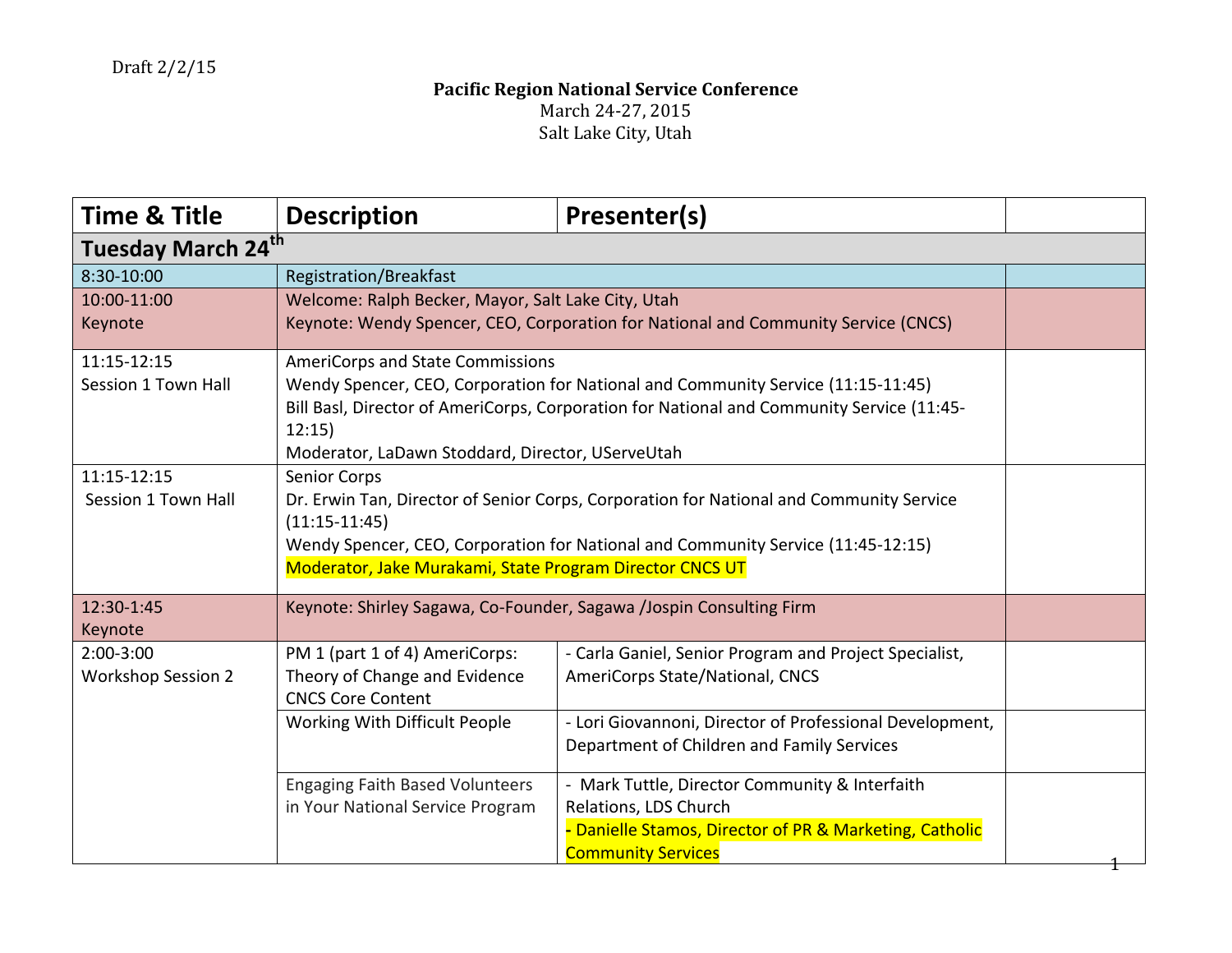March 24-27, 2015

| Salt Lake City, Utah                                     |                                                                                                    |                                                                                                              |  |
|----------------------------------------------------------|----------------------------------------------------------------------------------------------------|--------------------------------------------------------------------------------------------------------------|--|
|                                                          |                                                                                                    | - Alan Bachman, Jewish Congregation, Kol Ami                                                                 |  |
|                                                          | <b>Avoiding Common Fiscal Issues</b><br>and Pitfalls CNCS Elective                                 | -Peg Rosenberry, Director of Grants Management, CNCS<br>-Ben Stoltenberg, Grants Management Specialist, CNCS |  |
|                                                          | <b>State Commission Facilitated</b><br><b>Discussion</b>                                           | - Rachel Manuel Bruns, Deputy Director, Programming<br>and Operations America's Service                      |  |
|                                                          | <b>Educating Elected Officials and</b><br><b>Cultivating Service Champions</b>                     | Nate Treffesien, National Mobilization Manager, City<br><b>Year/ Voices for National Service</b>             |  |
|                                                          |                                                                                                    | Kim Allman, Government Relations, CNCS                                                                       |  |
| $3:00 - 3:15$<br><b>Break</b>                            | <b>Break</b>                                                                                       |                                                                                                              |  |
| 3:30-5:00<br>(up to 90 min)<br><b>Workshop Session 3</b> | PM 1 AmeriCorps (Part 2 of 4):<br>Theory of Change and Evidence<br><b>CNCS Core Content</b>        | - Carla Ganiel, Senior Program and Project Specialist,<br>AmeriCorps State/National, CNCS                    |  |
|                                                          | Working With Difficult People                                                                      | - Lori Giovannoni, Director of Professional Development,<br>Department of Children and Family Services       |  |
|                                                          | Get More Done with AmeriCorps<br><b>National Civilian Community Corps</b><br>(NCCC)                | - Larry Meade, Associate Program Director, NCCC (90)                                                         |  |
|                                                          | Performance Measurement:<br>Healthy Futures Focus Area for<br>SCP/RSVP<br><b>CNCS Core Content</b> | -Laura Rothlisberger, Program Officer, CNCS UT<br>-Jake Murakami, State Program Director CNCS UT             |  |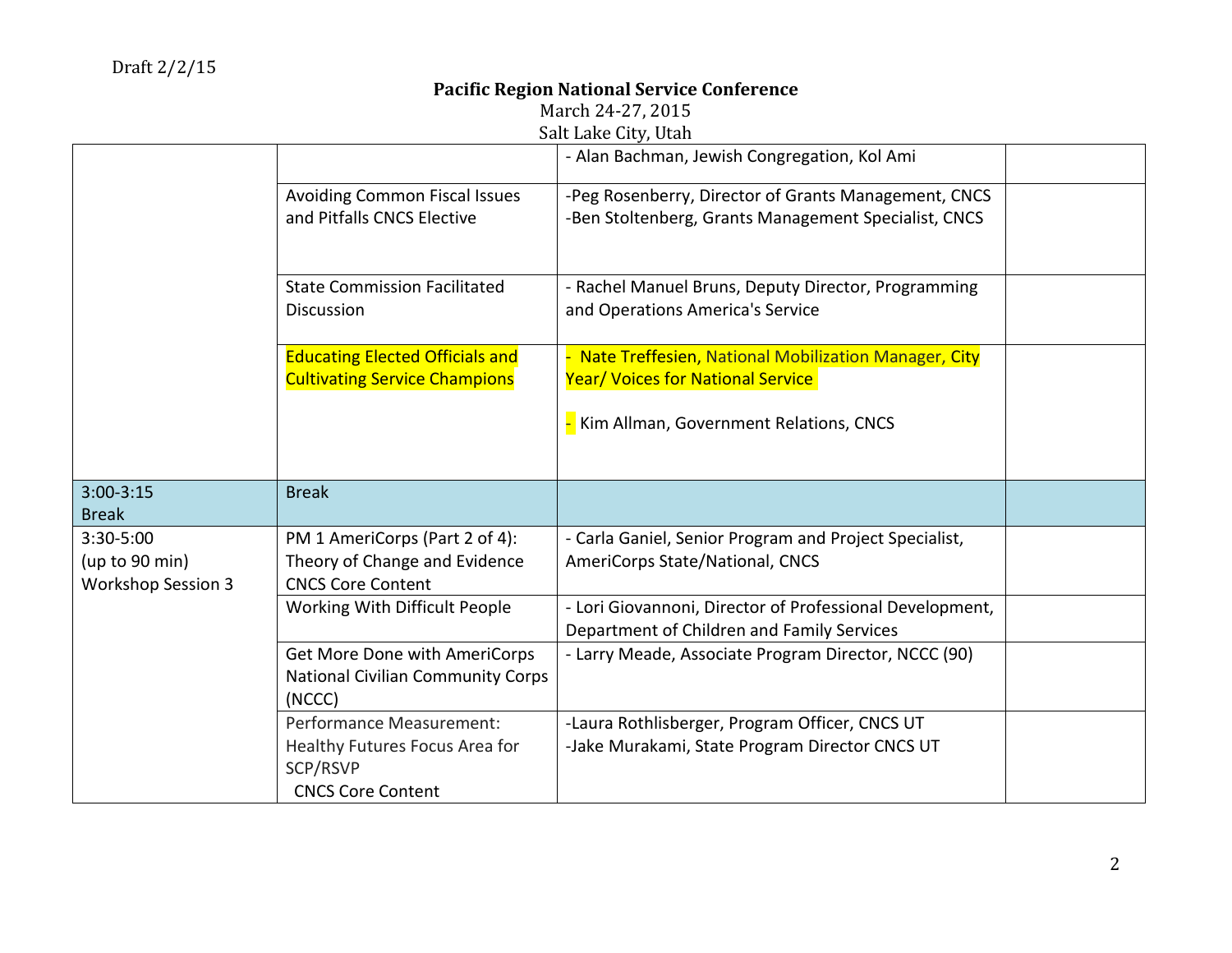| March 24-27, 2015                                              |  |
|----------------------------------------------------------------|--|
| $C_2$ <sub>1</sub> + Lake $C_1$ <sub>ty</sub> U <sub>tah</sub> |  |

|                             |                                            | Sail Lake Gily, Ulali                                                                        |  |
|-----------------------------|--------------------------------------------|----------------------------------------------------------------------------------------------|--|
|                             | <b>Evaluating Your Impact: Moving</b>      | -Steve Patty, Founder (only 24), Dialogues in Action (90)                                    |  |
|                             | from Theory to Practice                    |                                                                                              |  |
|                             | Selling the benefits of your               | Todd Wolfenburg (not Avail on 25 <sup>th</sup> ), Partner &                                  |  |
|                             | program- crafting your message.            | President, The Summit Group                                                                  |  |
| <b>Wednesday March 25th</b> |                                            |                                                                                              |  |
| $7:30-8:30$                 | <b>Breakfast</b>                           |                                                                                              |  |
| <b>Breakfast</b>            |                                            |                                                                                              |  |
| 8:30-9:30                   |                                            | Keynote- Keynote: Rich McKeown, Author, Finding Allies, Building Alliances - 8 Elements that |  |
| Keynote                     | Bring and Keep People Together.            |                                                                                              |  |
|                             |                                            |                                                                                              |  |
| 9:45-10:45                  | PM 2 AmeriCorps: (Part 3 of 4)             | - Carla Ganiel, Senior Program and Project Specialist,                                       |  |
| <b>Workshop Session 4</b>   | <b>High Quality Performance</b>            | AmeriCorps State/National, CNCS                                                              |  |
|                             | <b>Measures</b>                            |                                                                                              |  |
|                             | <b>CNCS Core Content</b>                   |                                                                                              |  |
|                             | <b>AmeriCorps Partnership Builds Local</b> | -David Conine, Utah RD State Director, USDA Utah                                             |  |
|                             | <b>Capacity &amp; Self-Reliance</b>        | - Jack Forinash, Epicenter Principal, USDA Utah                                              |  |
|                             | Making National Days of Service            | - Laura Rothlisberger, Program Officer, CNCS UT                                              |  |
|                             | Work for Your Program                      | - Rebecca Mason, RSVP Carbon County Utah                                                     |  |
|                             |                                            | - Rikki Wheapley, Public School Partnership, VISTA                                           |  |
|                             |                                            | Project                                                                                      |  |
|                             |                                            | - Lisa Hammon, Volunteer Empowerment, VISTA Project                                          |  |
|                             |                                            | - Renee Bade, Executive Director, Idaho State                                                |  |
|                             |                                            | Commission                                                                                   |  |
|                             |                                            | - Jennie Bergman, Program Director, Cowlitz AmeriCorps                                       |  |
|                             |                                            | <b>Network, Life Works</b>                                                                   |  |
|                             |                                            |                                                                                              |  |
|                             | Outreach & Recruitment                     | - Lara Jones, Program Director, Confluence                                                   |  |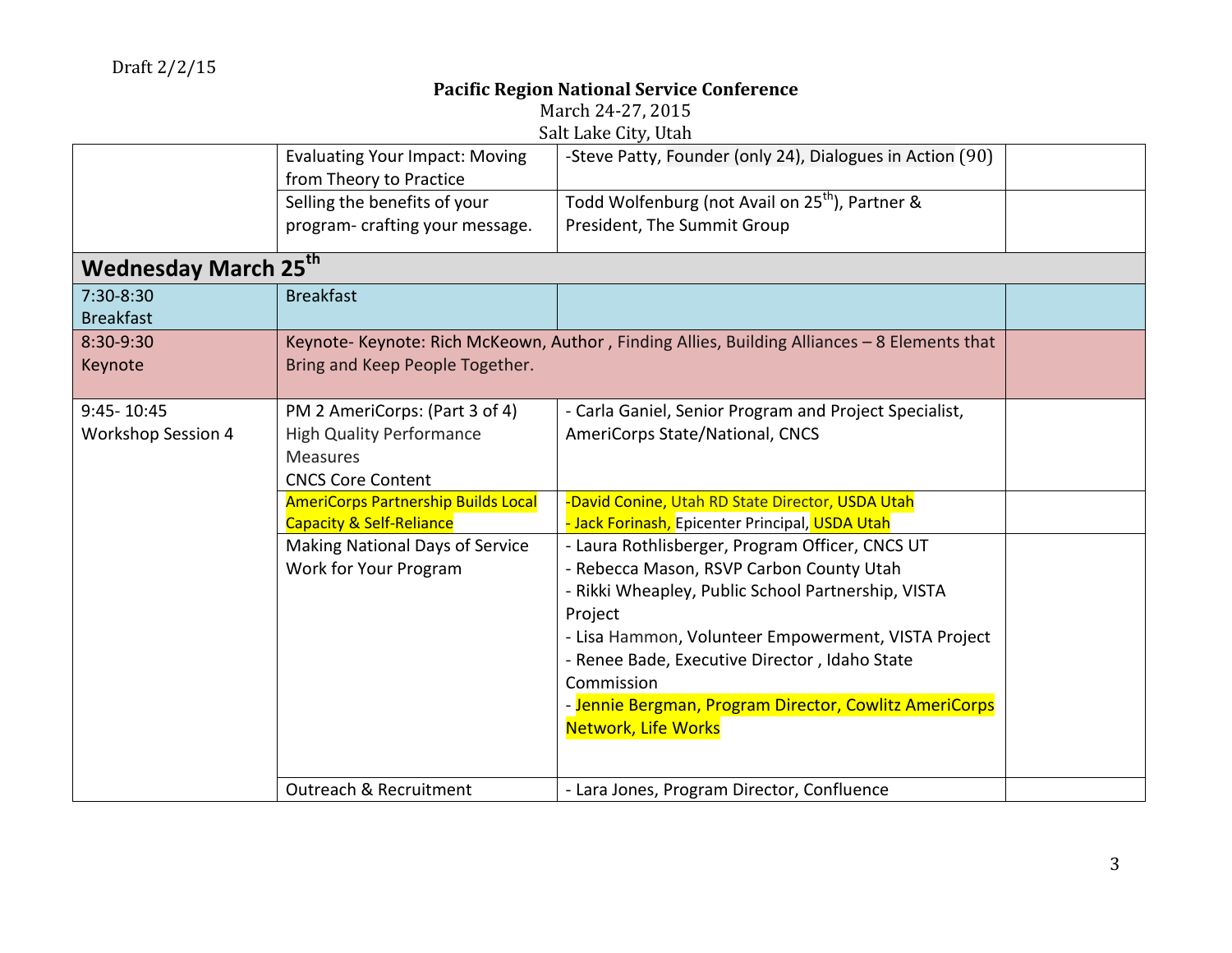March 24-27, 2015

| Salt Lake City, Utah      |                                     |                                                                                            |  |
|---------------------------|-------------------------------------|--------------------------------------------------------------------------------------------|--|
|                           |                                     | <b>Environmental Center</b>                                                                |  |
|                           | <b>Fairy Tale Communication</b>     | -Mike Moon, Assistant Director, Center for Community                                       |  |
|                           |                                     | <b>Engaged Learning at Weber State University</b>                                          |  |
|                           | <b>Managing Fixed Amount Grants</b> | - Peg Rosenberry, Director of Grants Management, CNCS                                      |  |
|                           | <b>CNCS Elective</b>                | -Ben Stoltenberg, Grants Management Specialist, CNCS                                       |  |
| 10:45-11:00               | <b>Break</b>                        |                                                                                            |  |
| <b>Break</b>              |                                     |                                                                                            |  |
| 11:00-12:00               | PM 2 AmeriCorps(part 4 of 4)High    | - Carla Ganiel, Senior Program and Project Specialist,                                     |  |
| <b>Workshop Session 5</b> | <b>Quality Performance Measures</b> | AmeriCorps State/National, CNCS                                                            |  |
|                           | <b>CNCS Core Content</b>            |                                                                                            |  |
|                           | The 3C's along the Yellow Brick     | - Mike Cottam, Principal, Bee Sharp Education                                              |  |
|                           | Road                                |                                                                                            |  |
|                           | Coordinating projects in rural      | -Megan Smith, Program Director, RARE, Oregon                                               |  |
|                           | communities                         | AmeriCorps Program                                                                         |  |
|                           |                                     |                                                                                            |  |
|                           | <b>Engaging Boomers</b>             | -Alan Ormsby, State Director, AARP Utah                                                    |  |
|                           | <b>Equipping Volunteers and</b>     | - Barb Brady, FGP Director, FGP Montana                                                    |  |
|                           | Members to Succeed: Tips for In-    | - Jessamyn Luiz, AmeriCorps Program Officer, Oregon                                        |  |
|                           | service Training and Member         | Volunteers                                                                                 |  |
|                           | Development                         |                                                                                            |  |
|                           |                                     |                                                                                            |  |
|                           | Documenting Cash and In-Kind        | -Peg Rosenberry, Director of Grants Management, CNCS                                       |  |
|                           | Match                               | -Ben Stoltenberg, Grants Management Specialist, CNCS                                       |  |
|                           | <b>CNCS Elective</b>                |                                                                                            |  |
| 12:15-1:30                |                                     | Keynote: Bill Basl, Director of AmeriCorps, Corporation for National and Community Service |  |
| Keynote/Lunch             | (Waiting Confirmation)              |                                                                                            |  |
|                           |                                     |                                                                                            |  |
| $1:45-3:15$               | Managing Your Budget and            | -Peg Rosenberry, Director of Grants Management, CNCS                                       |  |
|                           |                                     |                                                                                            |  |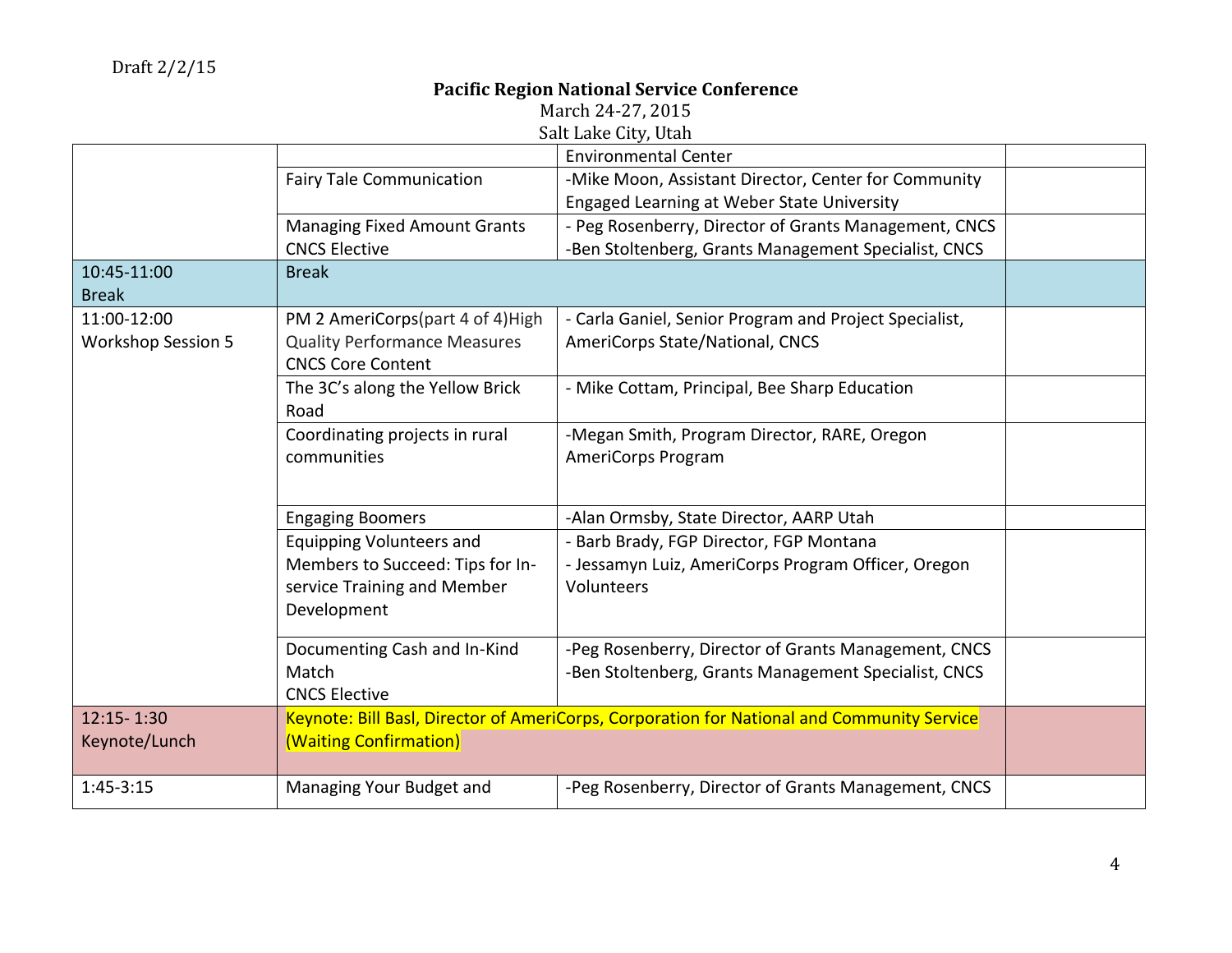|                           |                                        | $\frac{1}{2}$                                              |  |
|---------------------------|----------------------------------------|------------------------------------------------------------|--|
| (up to 90 min)            | Program Requirements for               |                                                            |  |
| <b>Workshop Session 6</b> | AmeriCorps                             |                                                            |  |
|                           | <b>CNCS Core Content</b>               |                                                            |  |
|                           | Developing Member and                  | -Matt Johnson, Program Officer, Nevada State               |  |
|                           | <b>Volunteer Position Descriptions</b> | Commission                                                 |  |
|                           |                                        | - Nick Brancato, Program Director, Nevada Conservation     |  |
|                           |                                        | Corps, The Great Basin Institute. (90)                     |  |
|                           | <b>Innovative National Service</b>     | - Kelly Larson, AmeriCorps Program Director, Parasol       |  |
|                           | Programs                               | <b>Tahoe Community Foundation</b>                          |  |
|                           |                                        | -Gloria Skanchy, Program Director, Read. Graduate.         |  |
|                           |                                        | Succeed                                                    |  |
|                           |                                        | - Rachel Manuel Bruns, Deputy Director, Programming        |  |
|                           |                                        | and Operations, America's Service Commissions              |  |
|                           | Managing Your Budget and               | -Ben Stoltenberg, Grants Management Specialist, CNCS       |  |
|                           | Program Requirements for Senior        |                                                            |  |
|                           | Corps                                  |                                                            |  |
|                           | <b>CNCS Core Content</b>               |                                                            |  |
|                           | <b>Building Partnerships</b>           | - Bill Crim, Senior VP, Collective Impact, United Way of   |  |
|                           |                                        | Salt Lake (90)                                             |  |
|                           | Impact and Outreach: Telling the       | - Ted Miller, Director of Office of External Affairs, CNCS |  |
|                           | <b>National Service Story</b>          |                                                            |  |
|                           | <b>CNCS Elective</b>                   |                                                            |  |
| $3:15-3:30$               | <b>Break</b>                           |                                                            |  |
| <b>Break</b>              |                                        |                                                            |  |
| 3:30-5:00                 | Keys to Effective Financial Grants     | -Peg Rosenberry, Director of Grants Management, CNCS       |  |
| (up to 90 min)            | Management AmeriCorps                  |                                                            |  |
| <b>Workshop Session 7</b> | <b>CNCS Core Content</b>               |                                                            |  |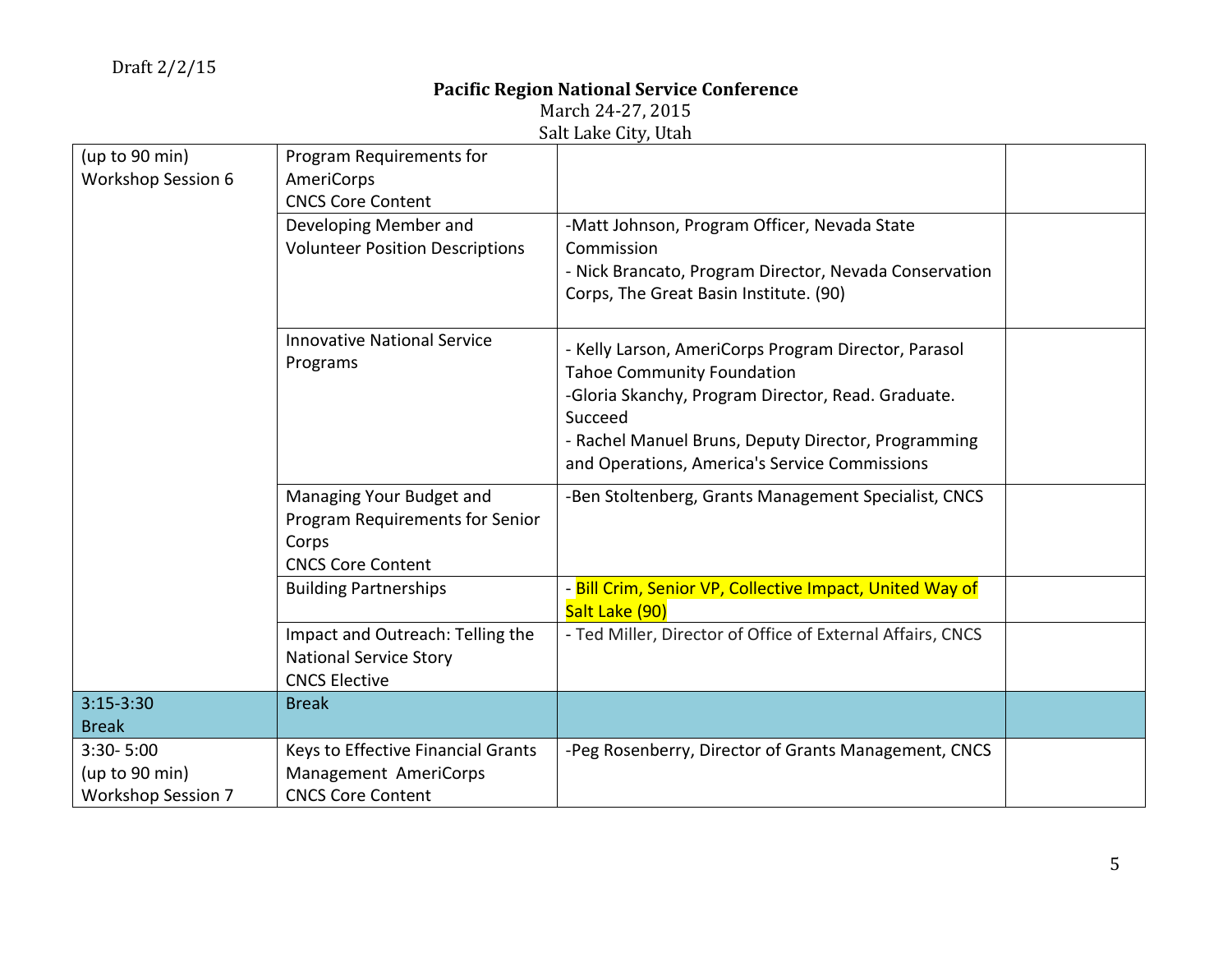|                                     |                                                                                                  | Jail Lanc Gily, Ulali                                                                                                                                                                                                                                                                                                            |  |
|-------------------------------------|--------------------------------------------------------------------------------------------------|----------------------------------------------------------------------------------------------------------------------------------------------------------------------------------------------------------------------------------------------------------------------------------------------------------------------------------|--|
|                                     | Building a Case Statement for                                                                    | - Kaira Esgate, Former CEO, Reimagining Service and                                                                                                                                                                                                                                                                              |  |
|                                     | Volunteering                                                                                     | staff for America's Service Commissions (90)                                                                                                                                                                                                                                                                                     |  |
|                                     | Creating sustainable<br>programming                                                              | -Bill Hulterstrom, President, United Way of Utah County<br>-Rick Crawford, Former CNCS Pacific Area Manager-<br>(Panel Moderator)<br>-Glenn Bailey, Executive Director, Crossroads Urban<br>Center<br>- Sean Damitz, Program Director, USU Conservation<br>Corps<br>- Delite Primus, Executive Director, Youth Garden<br>Project |  |
|                                     | Keys to Effective Financial Grants<br><b>Management Senior Corps</b><br><b>CNCS Core Content</b> | -Ben Stoltenberg, Grants Management Specialist, CNCS                                                                                                                                                                                                                                                                             |  |
|                                     | National Service Criminal History<br>Checks<br><b>CNCS Core Content</b>                          | -Kinza Ghaznavi, Grants Management Specialist, CNCS                                                                                                                                                                                                                                                                              |  |
|                                     | Social Media & Technology Made<br>Easy                                                           | - Pearl Wright, Vice President, Amber Gold Marketing<br>- Jared Bio, Trainer, Utah Education Network (25 <sup>th</sup> only)                                                                                                                                                                                                     |  |
| 5:30-7pm<br><b>Networking Event</b> | <b>Venue TBD</b>                                                                                 |                                                                                                                                                                                                                                                                                                                                  |  |
| Thursday March 26 <sup>th</sup>     |                                                                                                  |                                                                                                                                                                                                                                                                                                                                  |  |
| 7:30-8:30                           | <b>Breakfast</b>                                                                                 |                                                                                                                                                                                                                                                                                                                                  |  |
| <b>Breakfast</b>                    |                                                                                                  |                                                                                                                                                                                                                                                                                                                                  |  |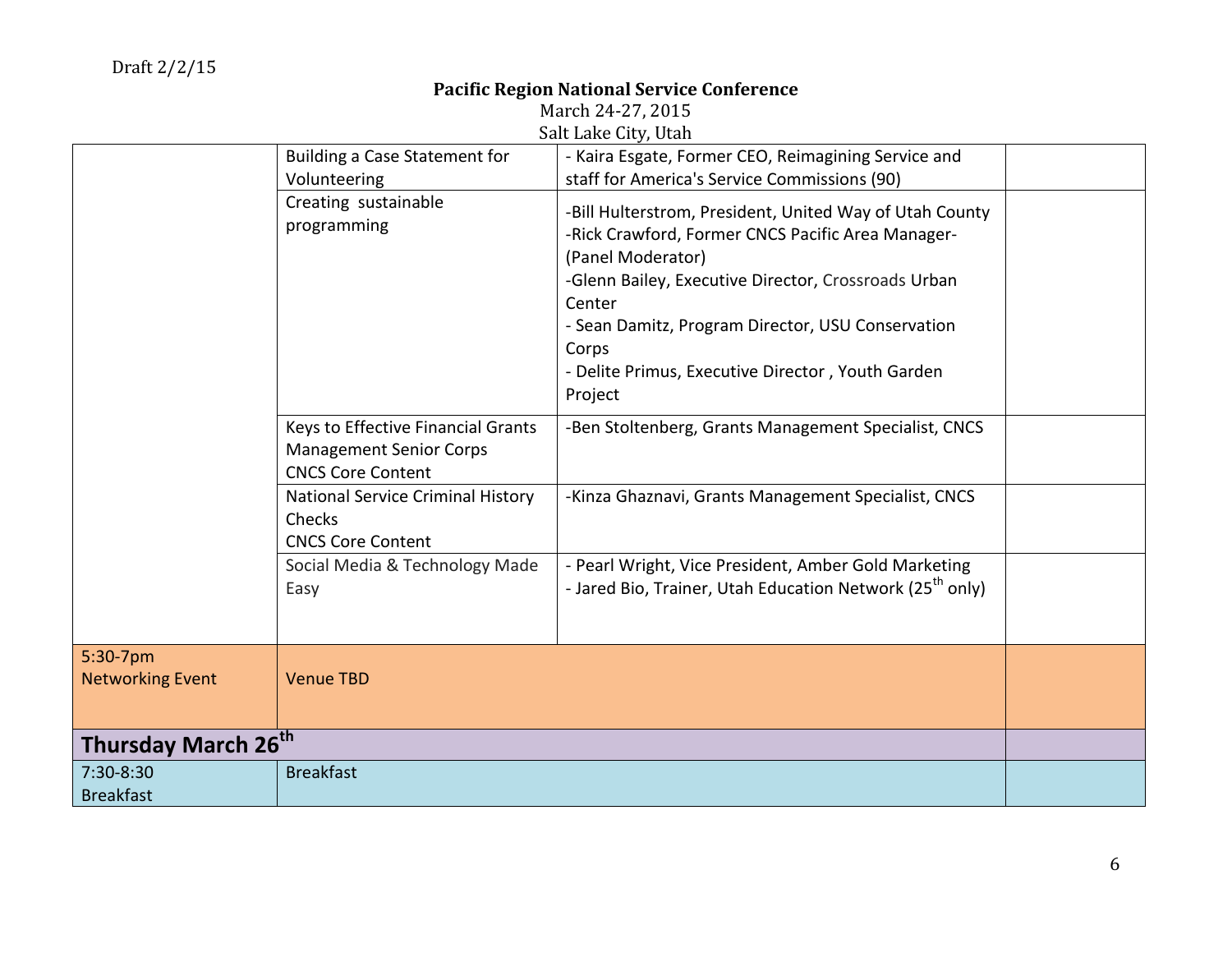March 24-27, 2015

Salt Lake City, Utah

| 8:30-9:30- Keynote                      |                                          | Tom Branen, ASC and Kaira Esgate, Former CEO Reimaging Service, ASC Staff                                                                                                                                                                                                                                                                                                                                                                                                                                                                                                                                                  |  |
|-----------------------------------------|------------------------------------------|----------------------------------------------------------------------------------------------------------------------------------------------------------------------------------------------------------------------------------------------------------------------------------------------------------------------------------------------------------------------------------------------------------------------------------------------------------------------------------------------------------------------------------------------------------------------------------------------------------------------------|--|
| 9:45-10:45<br><b>Workshop Session 8</b> | <b>Best Practice Clinic AmeriCorps</b>   | -Debbie Schuffenhauer, Executive Director, Serve<br>Washington<br>-Bruce Layman, Fiscal Analyst, Serve Washington<br>-Renee Bade, Executive Director, Serve Idaho<br>-Heather Luff, Grants Management Officer, Serve Idaho<br>-Matt Johnson, Program Officer, Nevada Volunteers<br>- Amber Martin-Jahn, Executive Director, Nevada<br>Volunteers<br>- Lani Nisbet, Community Engagement Manager,<br>UServeUtah<br>- Jess Luiz, Program Officer, Oregon Volunteers<br>- Peg Rosenberry, Director of Grants Management, CNCS                                                                                                 |  |
|                                         | <b>Best Practice Clinic Senior Corps</b> | Betty Vail, RSVP Director, City of Miles City, Miles City, MT<br>- Sara Morrison, RSVP, Area 4 Agency on Aging, Grass Valley,<br>CA<br>Eileen Bostwick, FGP Project Director, North Coast<br>Opportunities, Ukiah, CA<br><b>Barb Brady, FGP Project Director, St. Vincent Healthcare,</b><br><b>Billings, MT</b><br>- Charity Moon Rowberry, Weber Human Services FGP Project<br>Director, Ogden UT<br>- Karyl Chase, Weber Human Services SCP Project Director,<br>Ogden UT<br>- Tina Brown, FGP/SCP/RSVP Project Director, Golden<br><b>Umbrella, Redding, CA</b><br>Ben Stoltenberg, Grants Management Specialist, CNCS |  |
| 10:45-11:00                             | <b>Break</b>                             |                                                                                                                                                                                                                                                                                                                                                                                                                                                                                                                                                                                                                            |  |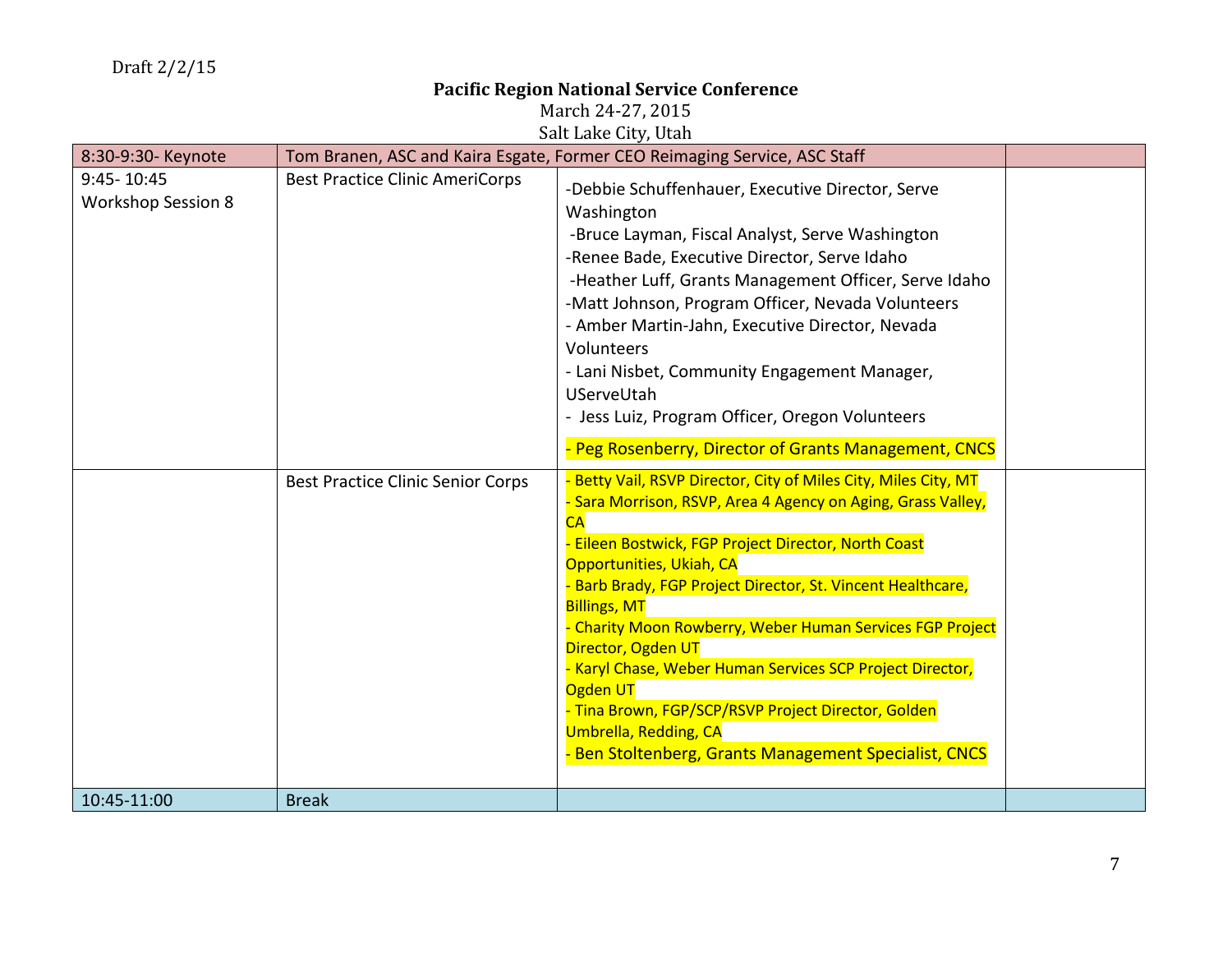|                                                                | Jan Danc Gitt, Utan                                                                                                                                                                                   |                                                                                                                                                                                 |  |  |
|----------------------------------------------------------------|-------------------------------------------------------------------------------------------------------------------------------------------------------------------------------------------------------|---------------------------------------------------------------------------------------------------------------------------------------------------------------------------------|--|--|
| <b>Break</b>                                                   |                                                                                                                                                                                                       |                                                                                                                                                                                 |  |  |
| 11:00-12:30<br>$(90 \text{ min})$<br><b>Workshop Session 9</b> | <b>Effective Multi-site Management</b>                                                                                                                                                                | -Eric Kindvall, Director of Programs and Operations,<br><b>Washington Service Corps</b><br>- Mary Hegel, AmeriCorps Program Manager, Jesuit<br><b>Volunteer Corps Northwest</b> |  |  |
|                                                                | <b>Bridges Out of Poverty</b>                                                                                                                                                                         | -Lloyd S. Pendleton, Director, Homeless Task Force,<br>State of Utah, Department of Workforce Services,<br>Division of Housing & Community Development (90)                     |  |  |
|                                                                | <b>Make Life Work for You!</b>                                                                                                                                                                        | - LeAnne Tolley, Registered Yoga Therapist, Center For<br>Change (90)                                                                                                           |  |  |
|                                                                | Performance Measurement:<br><b>Education Focus Area for</b><br>FGP/RSVP<br><b>CNCS Core Content</b>                                                                                                   | -Laura Rothlisberger, Program Officer, CNCS UT<br>-Jake Murakami, State Program Director, CNCS UT                                                                               |  |  |
|                                                                | <b>National Service Criminal History</b><br>Checks<br><b>CNCS Core Content</b>                                                                                                                        | -Kinza Ghaznavi, Grants Management Specialist, CNCS                                                                                                                             |  |  |
|                                                                | <b>Understanding Allowable Member</b><br>Activities                                                                                                                                                   | - Amy Salinas, Managing Partner, On3Learn (90)                                                                                                                                  |  |  |
| 12:45-2:00-<br>Lunch/Keynote                                   | Julie Fisher, Executive Director, Department of Heritage Arts, State of Utah and Natalie<br>Gochnour, Associate Dean, David Eccles School of Business, The University of Utah (26 <sup>th</sup> Only) |                                                                                                                                                                                 |  |  |
| 2:15-5:00pm                                                    | Senior Corps New Project Director Orientation                                                                                                                                                         |                                                                                                                                                                                 |  |  |